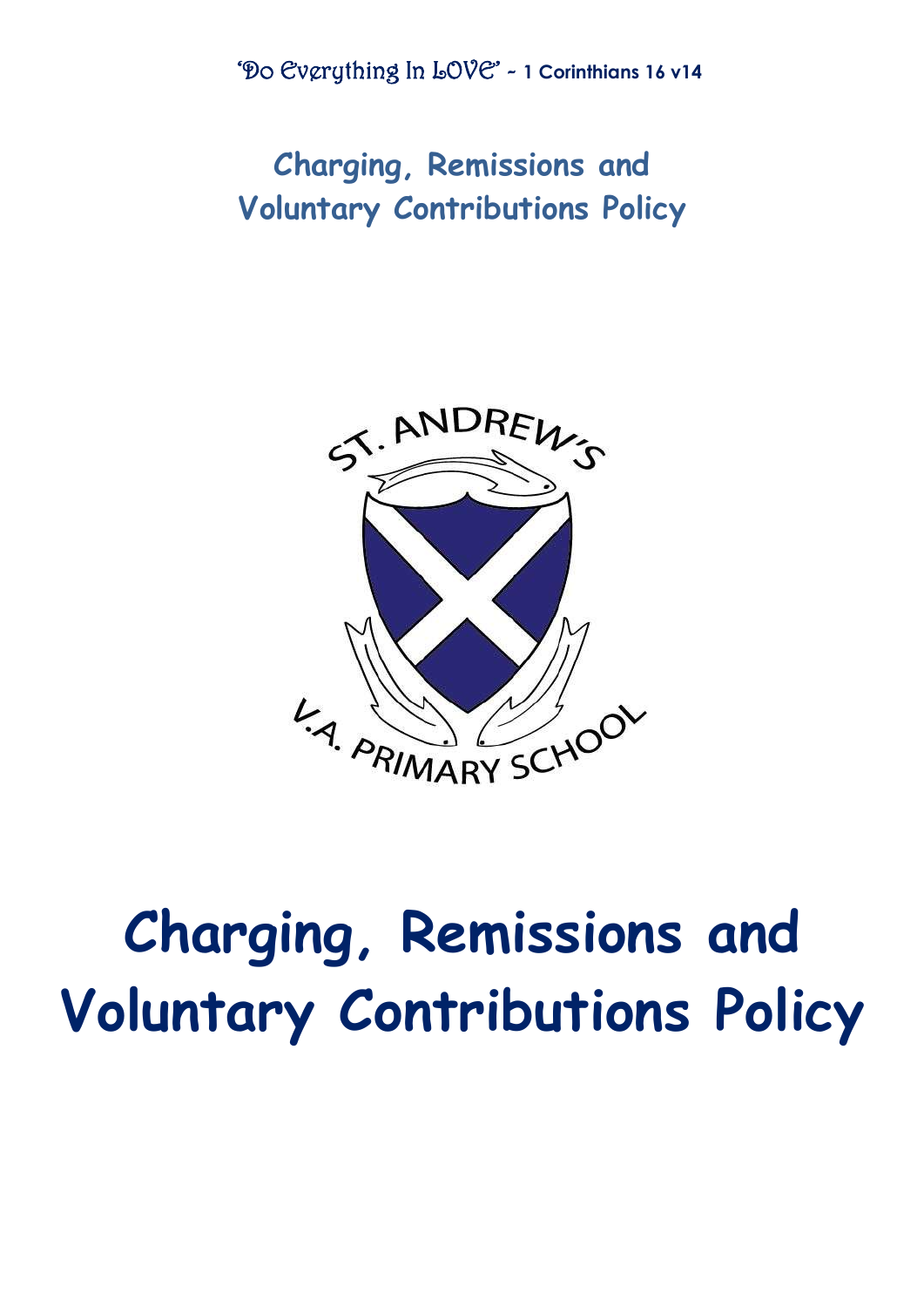

# **Charging, Remissions and Voluntary Contributions Policy 2019**

| Policy agreed :          | January 2019     |
|--------------------------|------------------|
| <b>Policy published:</b> | February 2019    |
| <b>Next review:</b>      | January 2022     |
| Status :                 | <b>Statutory</b> |

#### **Introduction**

St Andrew's Primary School believes that all our pupils should have an equal opportunity to benefit from the wide range of activities and visits (curricular and extra-curricular) offered by the school regardless of their parents' or carers' financial means. This policy describes how we will do our best to minimise the financial barriers which may prevent some pupils from taking full advantage of these opportunities. The policy has been devised and updated with reference to:

- The Education Act 1996
- A guide to the Law for School Governors
- The Governors' Handbook
- DfE Guidance 'Charging for School Activities May 2018

#### **Education**

School governing bodies **cannot** charge for:

- An admission application to any maintained school
- Education provided during school hours (including the supply of any materials, books, instruments or other equipment);
- Education provided outside school hours if it is part of the national curriculum, or part of a syllabus for a prescribed public examination that the pupil is being prepared for at the school, or part of religious education;
- Instrument or vocal tuition for pupils learning individually or in groups, unless the tuition is provided at the request of the pupil's parents;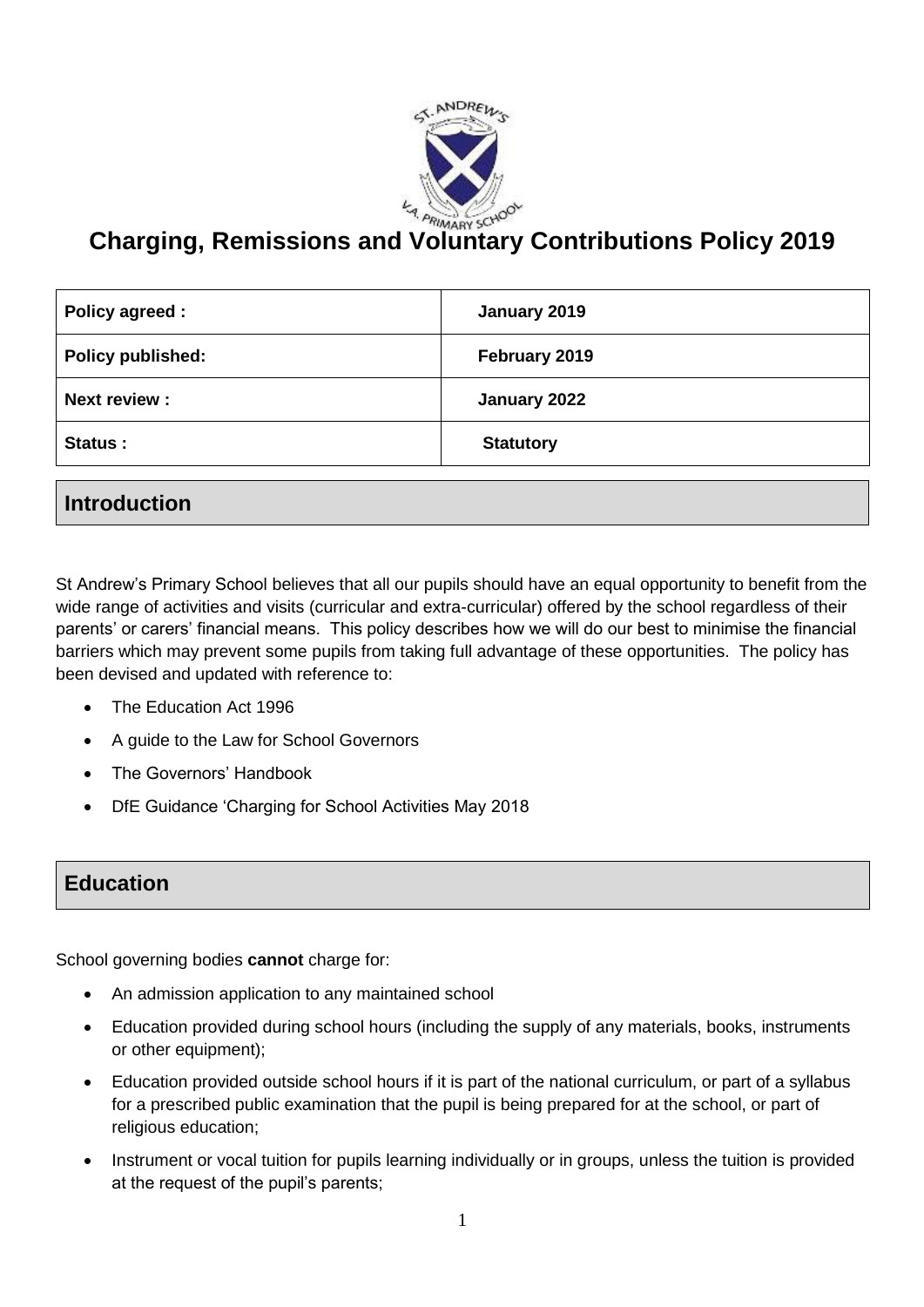Supply teachers to cover for those teachers who are absent from school accompanying pupils on a residential trip.

.Schools and local authorities **can** charge for:

- any materials, books, instruments, or equipment, where the child's parent wishes him to own them;
- optional extras (see below); and
- Music and vocal tuition, in limited circumstances

### **Optional Extras**

Charges may be made for some activities that are known as "optional extras". Where an optional extra is being provided charges **can** be made for providing materials, books, instruments or equipment. Optional extras are:

- Education provided outside school time that is not:
	- a) part of the national curriculum
	- b) part of a syllabus for a prescribed public examination that the pupil is being prepared for at the school; or
	- c) part of religious education
- board and lodgings for a pupil residential visit
- extended day services offered to pupils (eg, breakfast club, after school clubs)

In calculating the cost of optional extras an amount may be included in relation to:

- any materials, books, instruments or equipment provided in connection with the optional extra;
- the cost of building and accommodation;
- non-teaching staff;
- teaching staff; including supply teachers, engaged under contracts specifically to provide an optional extra;
- the cost, or a proportion of the cost for teaching staff to provide instrumental or vocal tuition where that tuition is an optional extra.

Any charges will not exceed the actual cost of providing the activity, divide equally by the number of participants. It **cannot** contain an element of subsidy for any pupils wishing to take part whose parents are unwilling/unable to pay the full charge.

Participation in an optional extra is based on parental choice and a willingness to meet the charges. Therefore, parental agreement will be required.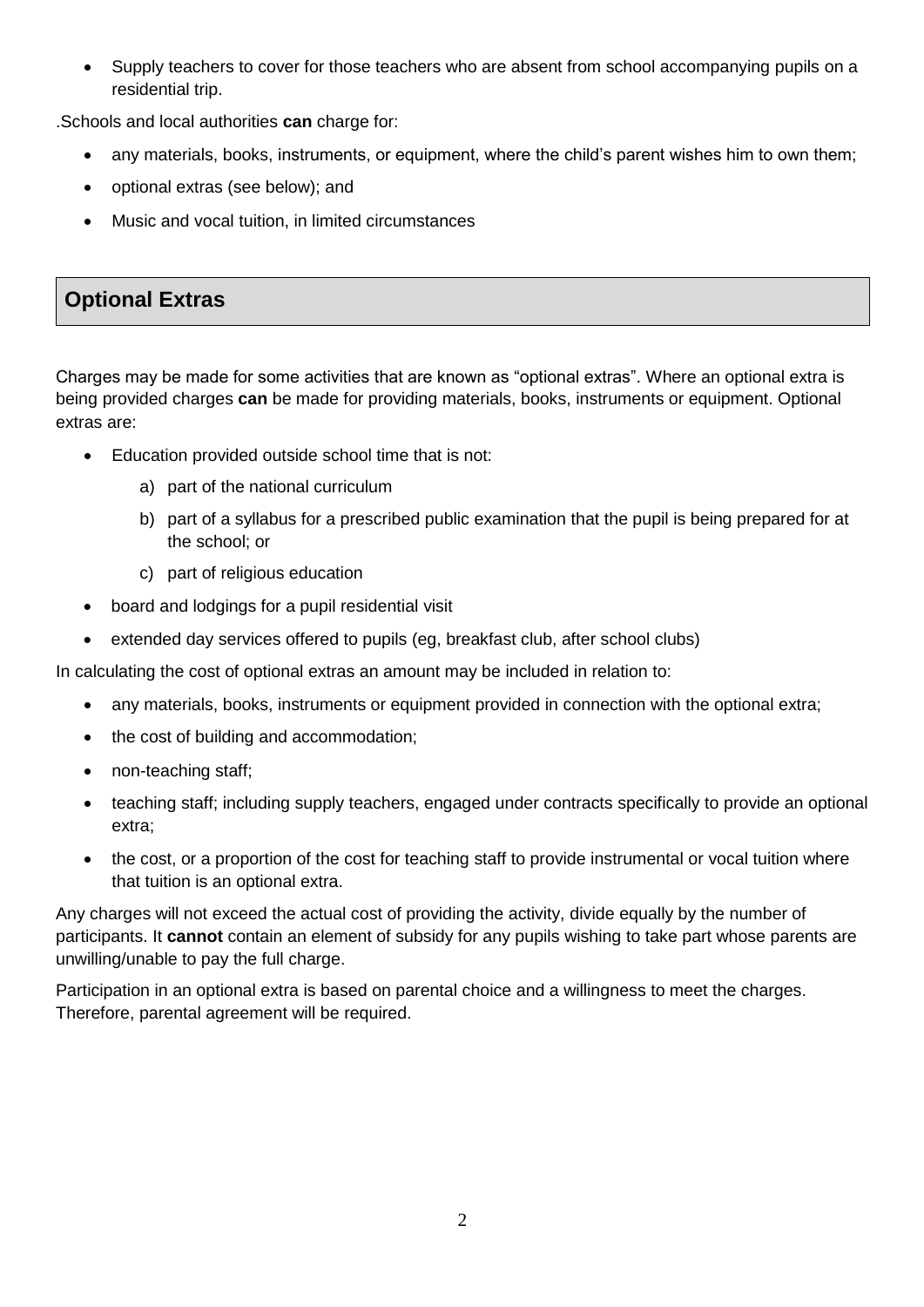## **Voluntary Contributions**

The school **can** ask for voluntary contributions for any additional activities or visits which enrich the curriculum and education experiences of the children.

- There is no obligation to pay any contribution;
- No child will be excluded from an activity if their parents in unwilling or unable to pay;
- If insufficient contributions are received, or it cannot be funded from another source, it may be necessary to cancel a trip/ activity. This will be made clear when asking for donations.
- If a trip goes ahead it may include children whose parents have not made any contribution. These children will not be treated any differently from those who have paid.

#### **Swimming**

The school organises swimming lessons for all children during Years 3,4 and 5. These take place in school time and are part of the national curriculum. The school makes no charge for this activity but we do ask parents for a voluntary contribution towards the cost of transport. We will inform parents when the lessons will take place and will seek permission for their child to take part.

#### **Residential Visits**

If the school organises a residential visit in school time or mainly school time, a charge will be made for board and lodging. Parents in receipt of benefits listed below will be exempt from this charge. Other elements of the trip will be subject to voluntary contribution.

#### **Remissions**

In order to remove financial barriers from disadvantaged pupils, the governing body has agreed that charges and contributions can be waived or reduced in particular circumstances for parents in receipt of any of the following state benefits:

- Income Support
- Income-based Jobseekers Allowance
- Income related Employment and Support Allowance
- Support under Part VI of the Immigration and Asylum Act 1999
- The guaranteed element of the State Pension Credit